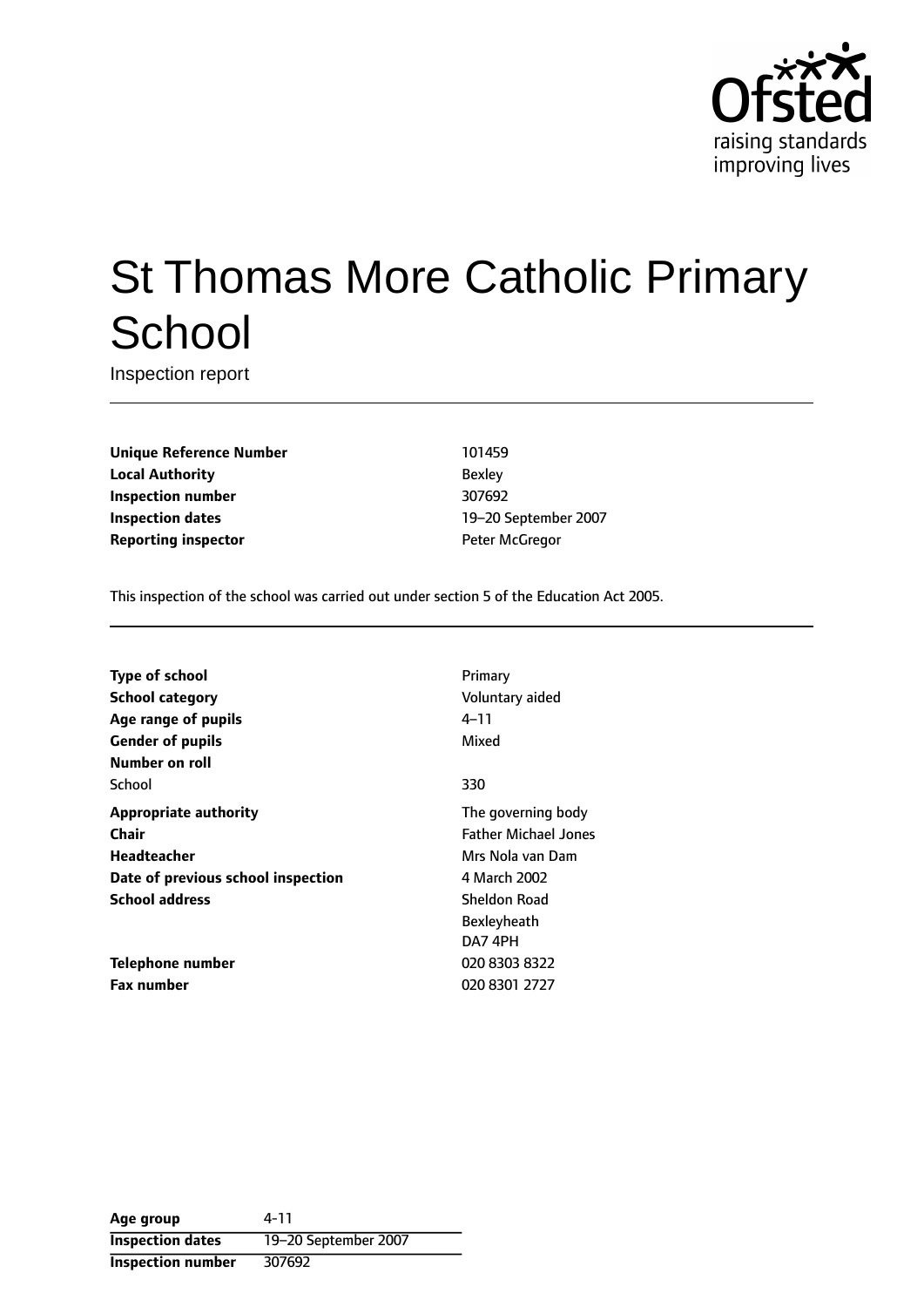© Crown copyright 2007

.

#### Website: www.ofsted.gov.uk

This document may be reproduced in whole or in part for non-commercial educational purposes, provided that the information quoted is reproduced without adaptation and the source and date of publication are stated.

Further copies of this report are obtainable from the school. Under the Education Act 2005, the school must provide a copy of this report free of charge to certain categories of people. A charge not exceeding the full cost of reproduction may be made for any other copies supplied.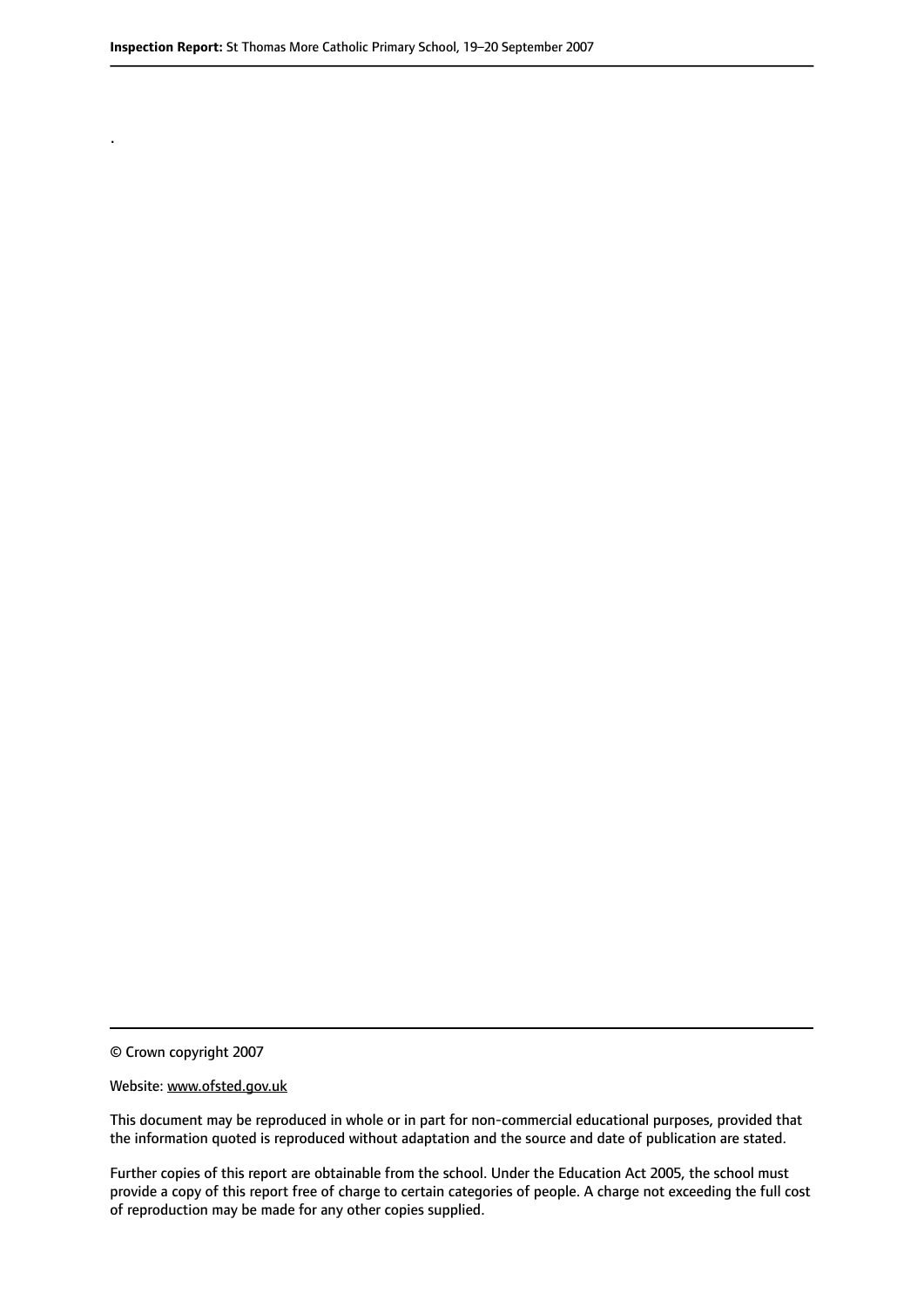# **Introduction**

The inspection was carried out by three Additional Inspectors.

## **Description of the school**

The school is larger than average. The proportion of pupils for whom English is an additional language is below average, as are the proportions eligible for free school meals, with statements of special educational need or with learning difficulties and disabilities. Children's attainment on entry is broadly average. Pupils come from a wide range of backgrounds and are mainly baptised Catholics from the two parishes nearest to the school.

## **Key for inspection grades**

| Outstanding  |
|--------------|
| Good         |
| Satisfactory |
| Inadequate   |
|              |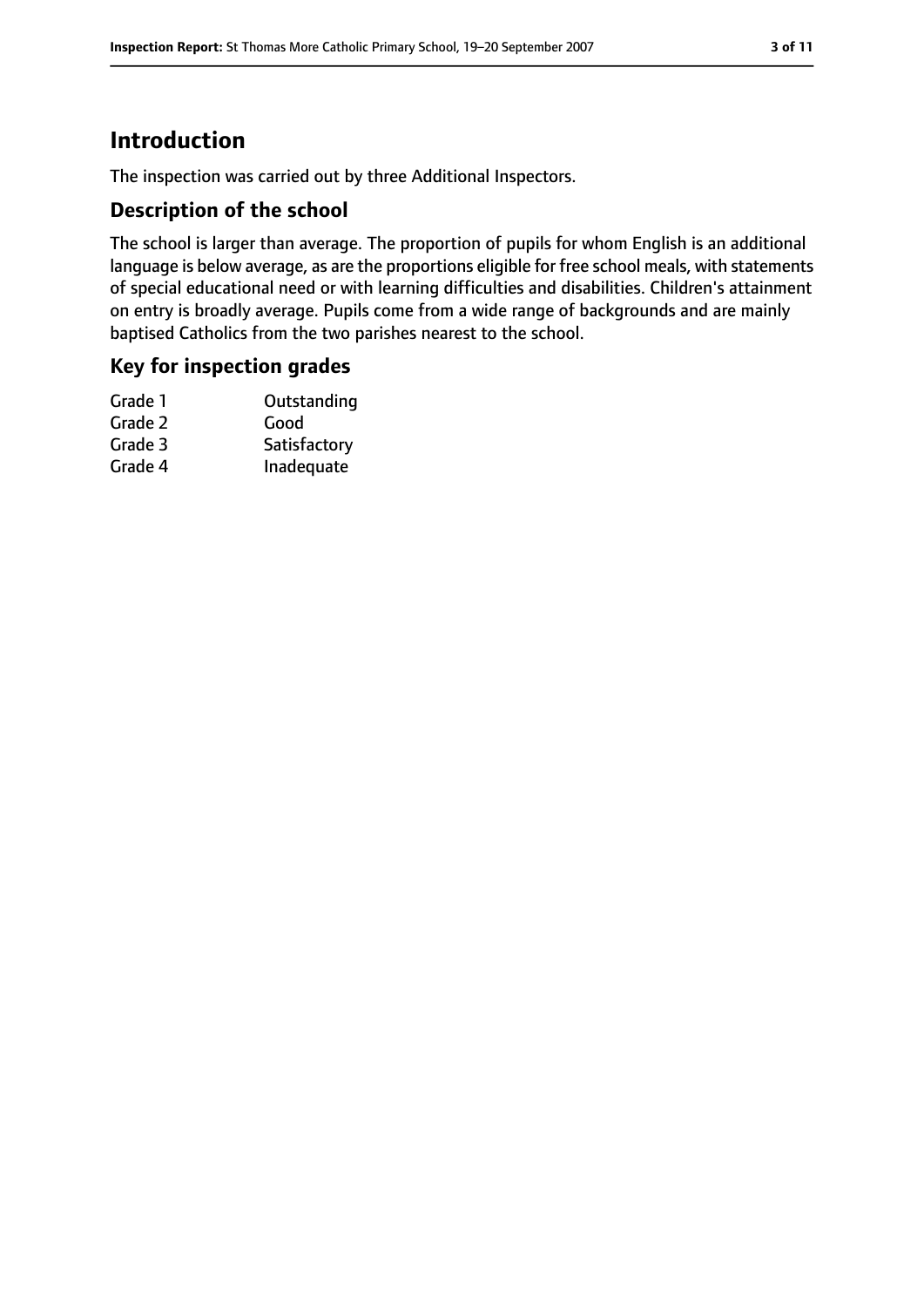# **Overall effectiveness of the school**

#### **Grade: 3**

St Thomas More is a satisfactory school with some good features.

Pupils progress well in Years 1 and 2, as a result of good teaching and an interesting curriculum, and attain above average standards by the end of Year 2. The most able achieve particularly well. Progress is satisfactory overall in Years 3 to 6, and better in English than in mathematics and science. Standards in Year 6 national tests in 2006 were above average overall and in English, and average in mathematics and science. A slight but discernible improvement in pupils' overall achievements has taken place over the past three years. In 2007, English and science results were similar to those of 2006. Mathematics results improved. The school sets challenging targets but those for the highest attainers are not met.

Pupils' personal development is good. Parents report that their children greatly enjoy school. One comment represents the views of many: 'they couldn't wait to get back to school after the holidays'. Pupils state how happy they are, that they feel safe and know the importance of a good diet and exercise in living healthy lives. Relationships are usually very good; as one girl explained 'We have friendship groups so no one has to play by themselves.' Attendance and punctuality are good. Behaviour is very good. Pupils are well prepared for their next schools, have appropriate literacy, numeracy and information and communication technology (ICT) skills and make a satisfactory contribution to the local community. Staff take very good care of pupils and supervise non-lesson time well to ensure pupils are safe. Child protection training and safeguarding checks on staff are carried out as required.

Teaching is satisfactory but variable, particularly in Years 3 to 6. Lessons are often enthusiastically presented and behaviour is managed well, leading to very well motivated, co-operative pupils. Nevertheless, pupils' progress is restricted when work is repeated, not well explained or the pace is too slow. Work is marked regularly. Although pupils have targets to aim at in some subjects, they are not familiar with the National Curriculum levels at which they are working. The school's topic-based curriculum is interesting and enjoyable. Science work within this has not been well matched to pupils' needs or planned effectively, so discrete science has been reintroduced very recently. Sports clubs after school are popular with boys and girls.

Leadership by the two most senior managers, provides a clear direction, based on Christian principles and focuses on improving standards and achievement. Insufficient priority is given to following up identified weaknesses and monitoring what takes place to ensure consistency of good practice. Tasks are not well delegated, which results in some ineffectiveness in the work of middle managers. Staff work well together and with agencies from outside school, supporting pupils with additional educational needs. The school's resources, both staff and materials are well organised and used. Governance is satisfactory.

#### **Effectiveness of the Foundation Stage**

#### **Grade: 2**

Parents say their children acquire great social skills in Reception and this is apparent in children's positive approach and confidence. Parents appreciate being involved. Leadership and management are good. The curriculum is flexible yet carefully structured, covering all expected areas. The calm, safe and stimulating environment, indoors and out, offers many opportunities for creative play and developing personal skills; healthy living is encouraged. Children use equipment sensibly and make good progress in physical development. Acquisition of language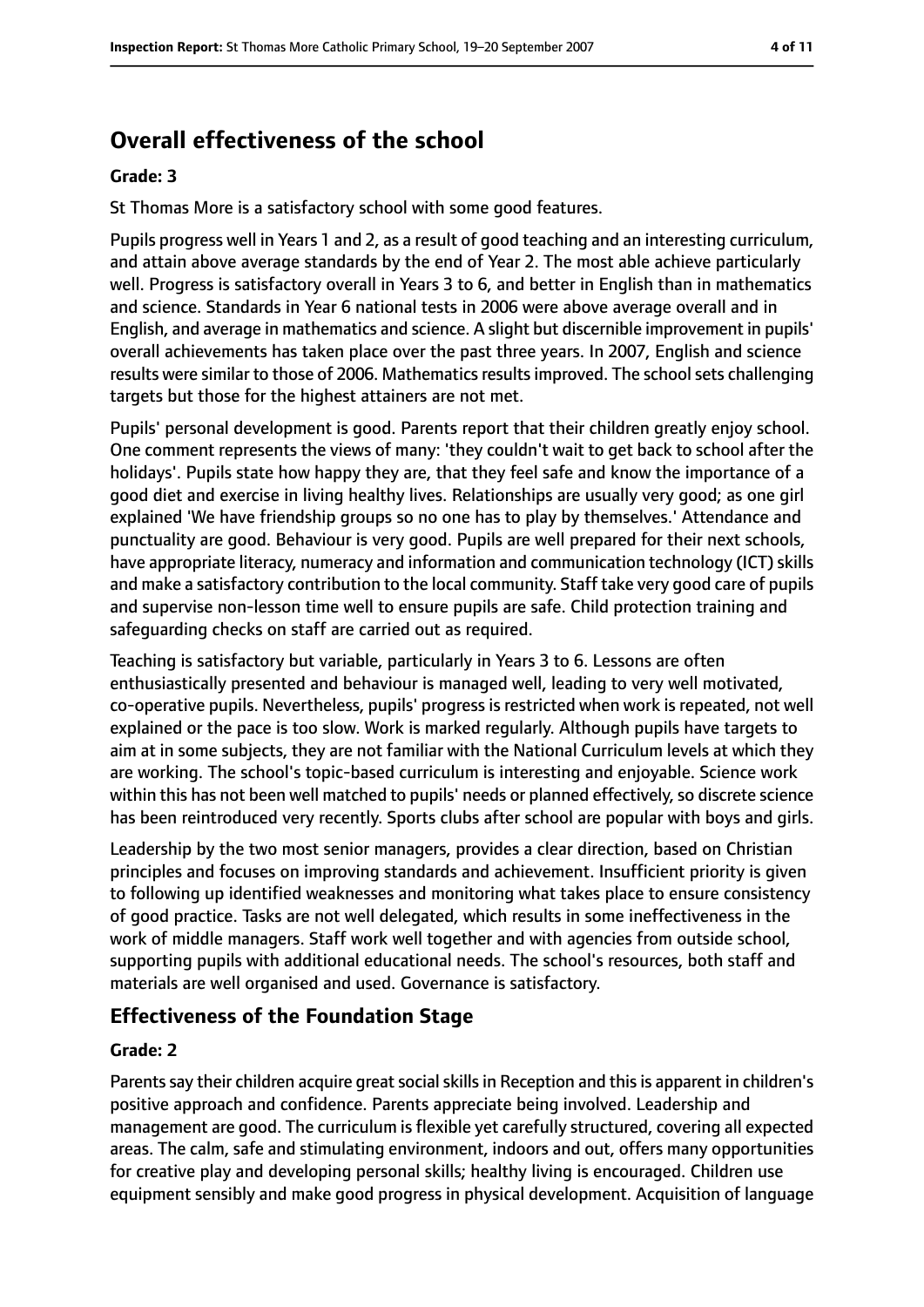through good opportunities for speaking and listening has a high priority. Mathematical understanding develops through many practical and oral activities. Children enjoy learning and make good progress, achieving broadly average standards by the start of Year 1. Occasionally the pace of work falls when tasks continue for too long. Teachers and teaching assistants respond quickly to the needs of children experiencing learning difficulties. Children develop good relationships with each other and adults because they are fully involved and clear routines are consistently applied. Early in the school year, for example, children have drawn up class rules and explain why putting litter in a bin helps them all. Assessment is ongoing and good, and used to decide what the next activity should be.

## **What the school should do to improve further**

- Improve teaching and learning in Years 3 to 6, to raise attainment in science and of high achievers generally.
- Delegate more effectively to middle managers and ensure that they use subject assessment data to evaluate pupils' progress.
- Monitor all aspects of school life more rigorously and systematically, ensuring consistent implementation of school policies.

A small proportion of the schools whose overall effectiveness is judged satisfactory but which have areas of underperformance will receive a monitoring visit by an Ofsted inspector before their next Section 5 inspection.

# **Achievement and standards**

#### **Grade: 3**

Pupils' achievements are satisfactory and their standards are above average by the time they leave in Year 6. In Years 1 and 2, a strong focus on language development, in particular speaking and listening and knowledge of phonics, enables pupils to access the whole curriculum and do well. High attainers write with accuracy, building grammatically correct sentences such as 'The person that invented the cracker for Christmas was Tom Smith'. They solve word problems in mathematics using weight and money. Low attainers and those with learning difficulties and disabilities also do well. An ongoing emphasis on writing in topic work, as well as in literacy lessons, is helping pupils in Years 1 to 6 to enhance their language skills. Progress in Years 3 to 6 is often good in English. Most pupils can write at length, showing good comprehension, and present their work well. Understanding of mathematics is improving as teachers focus on number work in particular. In both subjects, the most capable do not achieve as highly as they could. Pupils' knowledge of science is weaker than other subjects because of inconsistent teaching and past curriculum issues. Overall, pupils with learning difficulties and disabilities make satisfactory progress.

# **Personal development and well-being**

#### **Grade: 2**

Pupils actively look out for others, particularly younger ones in the playground. Spiritual, social, moral and cultural development is good. Pupils' understanding of other cultures is satisfactory but it does not reflect the diversity of the school population. Pupils are polite and well mannered. They develop confidence because their views are heard and the school council is effective, for example providing water fountains in playgrounds. Pupils enjoy coming to school because work is fun and relationships and support are so good. Attendance is just above average and improving. Punctuality is good. In lessons, pupils are very well-behaved and show very good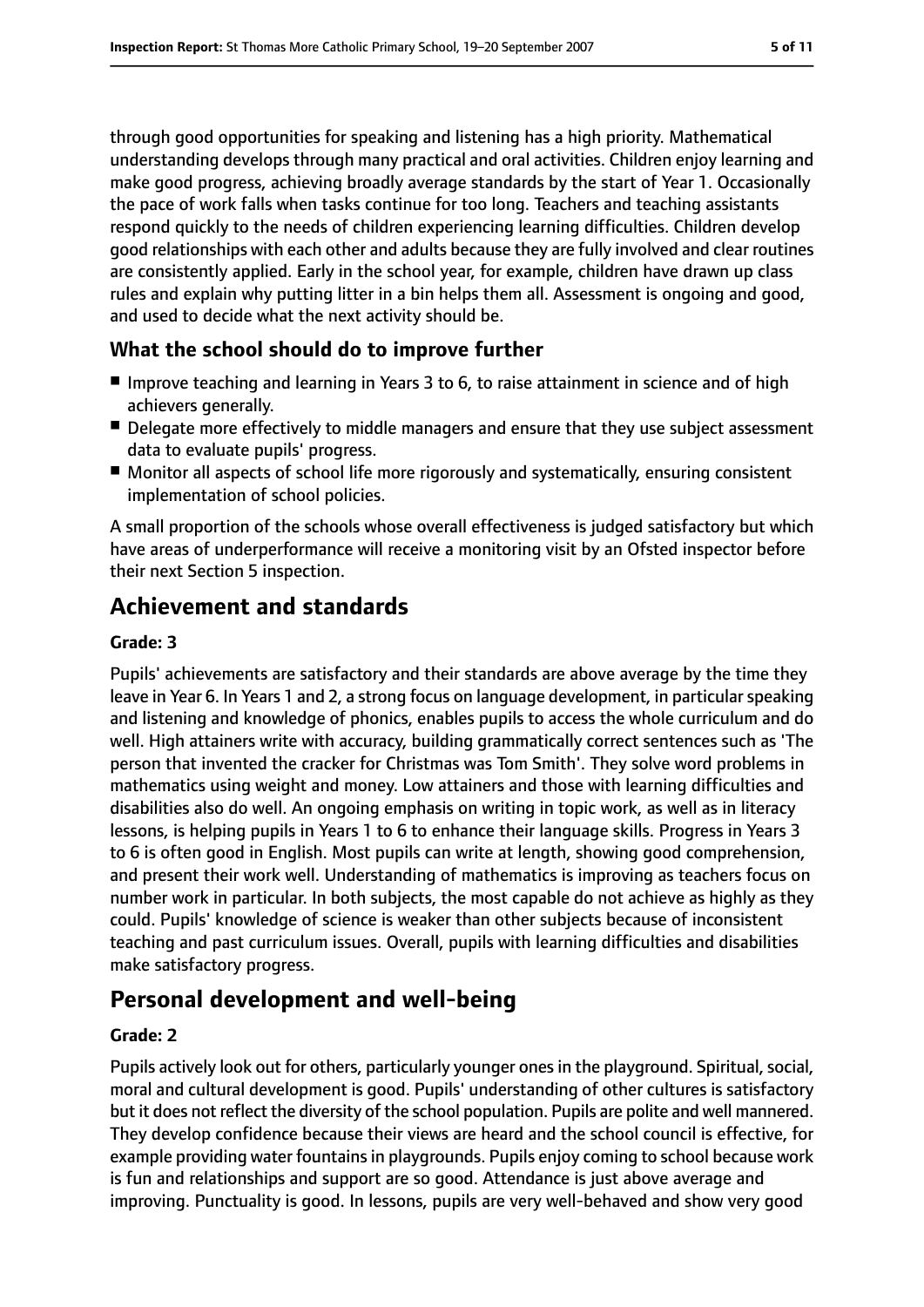learning skills. Occasionally, when teaching does not match class needs or interests, a few pupils are silly. Pupils' good personal development and problem-solving skills mean that they are prepared well for the next stage in their lives.

# **Quality of provision**

## **Teaching and learning**

#### **Grade: 3**

Teachers follow school behaviour management systems consistently, generating a good working environment where disruption is minimal. Teaching assistants are deployed effectively. In Reception and Years 1 and 2, teachers challenge pupils through demanding questioning, expecting extended answers. For example, 'Why should you read back your sentence?' led to a discussion which reinforced prior learning. Lessons are well structured with clear learning intentions shared with pupils. In Years 3 to 6, the pace of work is slow at times and learning suffers when teachers are not well enough prepared to meet the wide range of needs. This applies in mathematics sets as well as mixed ability classes for science and other subjects. Marking is regular and helpful, often including constructive advice on how to improve further. In several lessons, interactive whiteboards are used effectively. Video sequences are particularly successful in capturing pupils' attention. Regular homework is helping to improve achievement. Parents and pupils consider teaching to be good but evidence indicates that some teaching weaknesses in older classes are a key cause of lower achievement for high attainers and in science.

## **Curriculum and other activities**

#### **Grade: 3**

Since the last inspection, when the school was criticised for lack of curriculum balance, a good scheme has been introduced covering several subjects. This 'Creative Learning Journey', covers the skills, knowledge and understanding required by the National Curriculum and is taught through integrated topics such as 'Myself'. Pupils find this work exciting and a good complement to specific lessons in subjects such as English and mathematics. The coverage of science through this scheme has not been thorough enough for pupils to make the progress they should. New arrangements are starting to have a positive impact. Pupils benefit from French and Spanish lessons and wide-ranging Friday afternoon activities. With the exception of some aspects of science, the curriculum meets the needs of pupils in single age and mixed age classes. Setting arrangements for mathematics are good in principle though their success is dependent upon teachers' skills in challenging and meeting pupils' needs. The curriculum is enriched by frequent visitors and many visits, for example to local farms. The range of after-school clubs and activities is sound.

## **Care, guidance and support**

#### **Grade: 3**

Teachers are very approachable and relationships between the school, parents and children are excellent, a point made strongly by parents. Good support is provided for pupils with learning difficulties and disabilities and those with statements. The school is quick to involve external specialists to help provide the best support available. Assemblies, lessons and visits, for example from the emergency services, reinforce effective teaching about health and safety. What little bullying there is, is dealt with speedily and compassionately. The school has improved attendance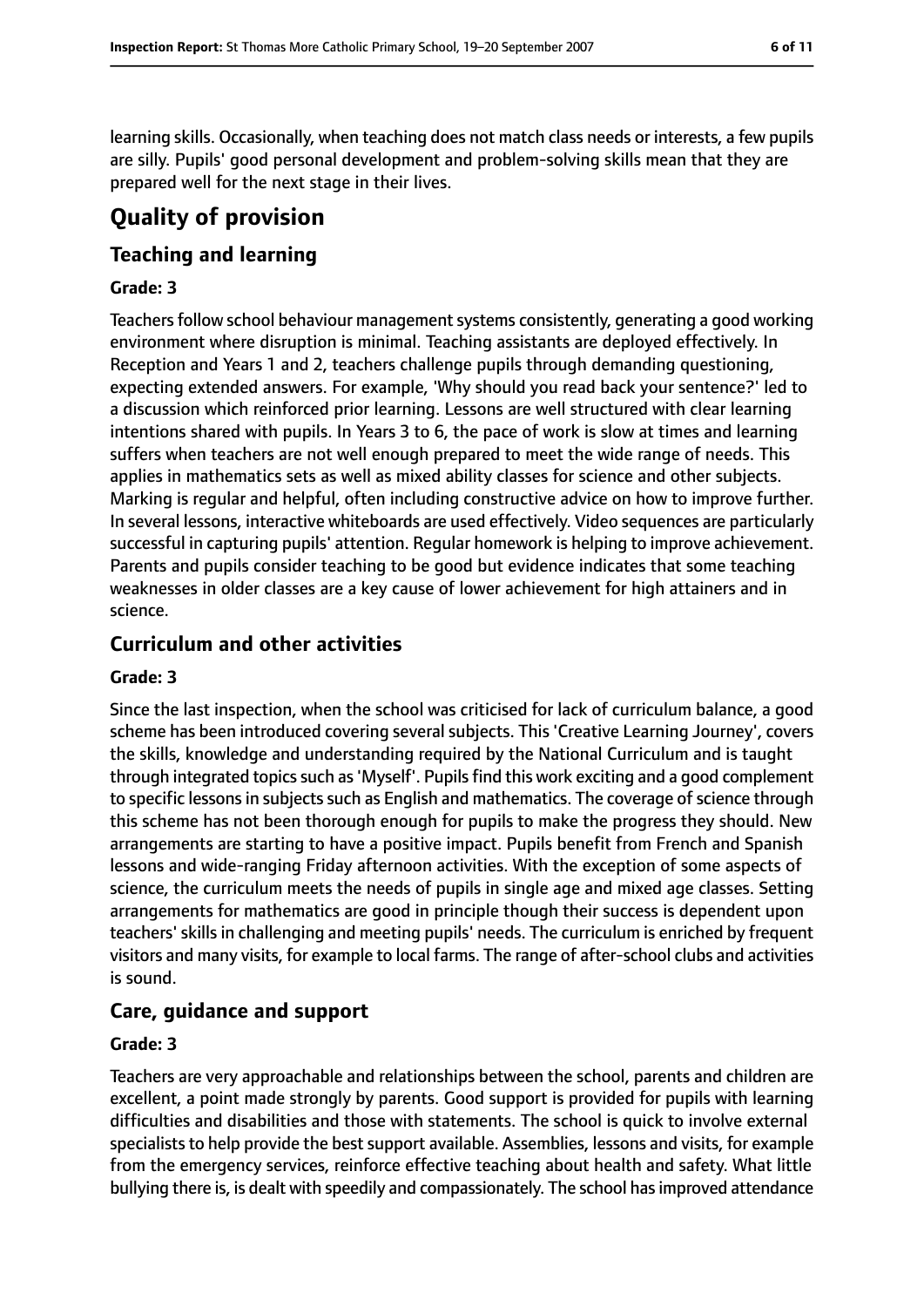through rigorous following up of absences and parental support over avoiding term-time holidays. Academic guidance is not as well developed as pastoral care, and some parents do not feel sufficiently well informed about their children's achievements. Pupils only have targets for improvement in English and mathematics, and many are unclear about what is required to reach a higher standard. Tracking pupils' achievement and progress has been introduced in English and mathematics, but not yet in science or ICT. In some classes, insufficient use is made of the previous year's data on individual pupils when planning future work.

## **Leadership and management**

#### **Grade: 3**

The leadership team has built up a real community spirit and strong Christian ethos, which are very popular with parents and a significant cause of pupils' positive attitudes. Leaders have vision but do not check sufficiently that initiatives and policies are being implemented. Available data is not yet being used well enough to bring about improvements in pupils' achievements. Too little delegation to middle managers has resulted in underdevelopment of their skills, for example in lesson observation. Subject leaders monitor pupils' progress through planning and work reviews, but do not follow through to ensure problems are resolved. Governors are supportive and value the contribution of staff, but are not challenging enough. They give insufficient focus to discussing pupils' achievements and the reasons for them. Senior managers are aware of the issues that confront the school and have a good development plan. Resources are generally good and used efficiently; the budget is prudently managed. The school benefits from good links with external agencies, for example the family learning programme for parents. Office administration has weaknesses which result in wasted senior management time. Issues from the last inspection have been resolved, but new weaknesses have emerged. The school's capacity to improve is satisfactory.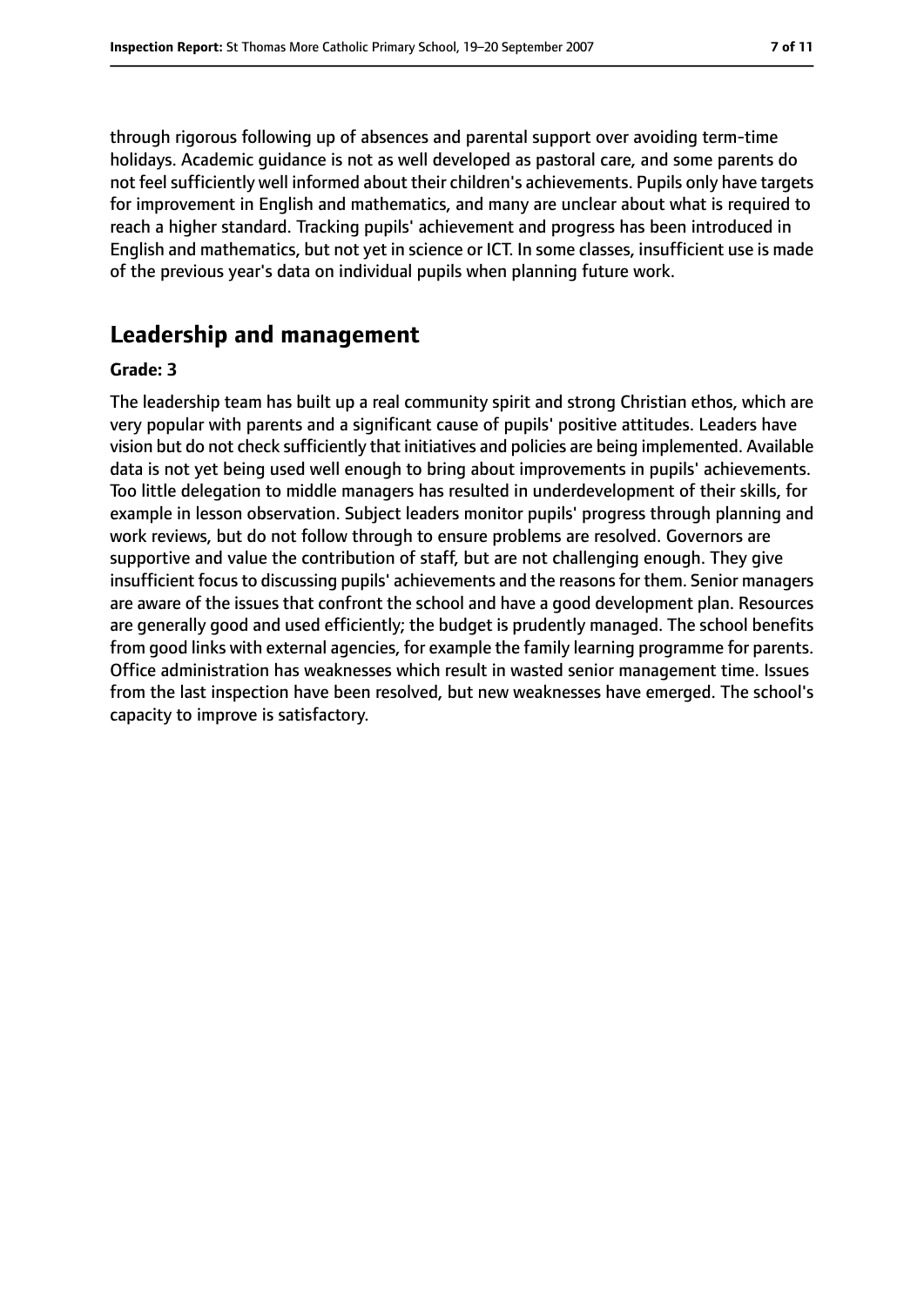**Any complaints about the inspection or the report should be made following the procedures set out in the guidance 'Complaints about school inspection', which is available from Ofsted's website: www.ofsted.gov.uk.**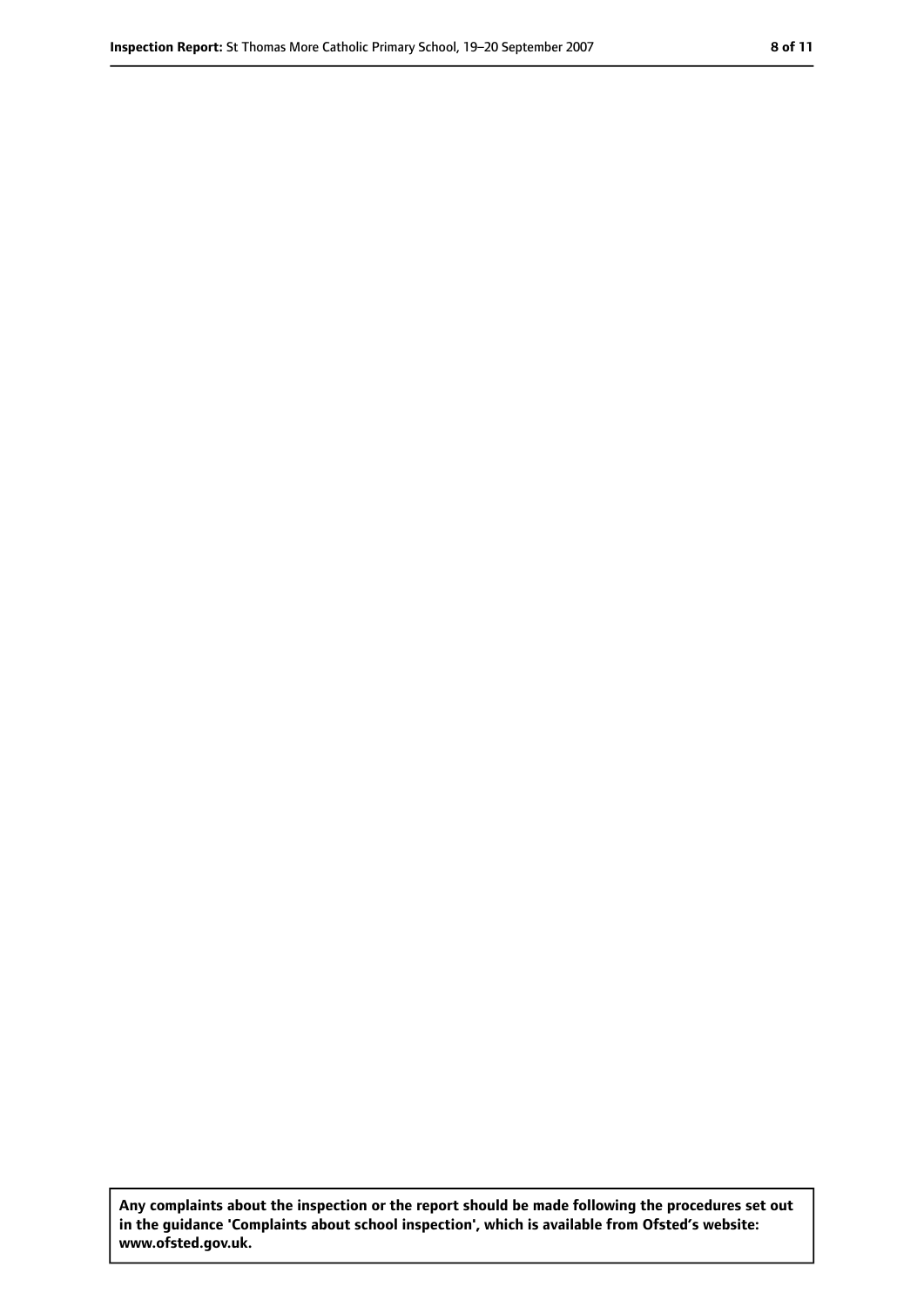# **Inspection judgements**

| $^{\backprime}$ Key to judgements: grade 1 is outstanding, grade 2 good, grade 3 satisfactory, and | <b>School</b>  |
|----------------------------------------------------------------------------------------------------|----------------|
| arade 4 inadeguate                                                                                 | <b>Overall</b> |

## **Overall effectiveness**

| How effective, efficient and inclusive is the provision of education, integrated<br>care and any extended services in meeting the needs of learners? |     |
|------------------------------------------------------------------------------------------------------------------------------------------------------|-----|
| Effective steps have been taken to promote improvement since the last<br>inspection                                                                  | Yes |
| How well does the school work in partnership with others to promote learners'<br>well-being?                                                         |     |
| The effectiveness of the Foundation Stage                                                                                                            |     |
| The capacity to make any necessary improvements                                                                                                      |     |

#### **Achievement and standards**

| How well do learners achieve?                                                                               |  |
|-------------------------------------------------------------------------------------------------------------|--|
| The standards <sup>1</sup> reached by learners                                                              |  |
| How well learners make progress, taking account of any significant variations between<br>groups of learners |  |
| How well learners with learning difficulties and disabilities make progress                                 |  |

## **Personal development and well-being**

| How good is the overall personal development and well-being of the<br>learners?                                  |  |
|------------------------------------------------------------------------------------------------------------------|--|
| The extent of learners' spiritual, moral, social and cultural development                                        |  |
| The extent to which learners adopt healthy lifestyles                                                            |  |
| The extent to which learners adopt safe practices                                                                |  |
| How well learners enjoy their education                                                                          |  |
| The attendance of learners                                                                                       |  |
| The behaviour of learners                                                                                        |  |
| The extent to which learners make a positive contribution to the community                                       |  |
| How well learners develop workplace and other skills that will contribute to<br>their future economic well-being |  |

## **The quality of provision**

| How effective are teaching and learning in meeting the full range of the<br>learners' needs?          |  |
|-------------------------------------------------------------------------------------------------------|--|
| How well do the curriculum and other activities meet the range of needs<br>and interests of learners? |  |
| How well are learners cared for, guided and supported?                                                |  |

#### **Annex A**

 $^1$  Grade 1 - Exceptionally and consistently high; Grade 2 - Generally above average with none significantly below average; Grade 3 - Broadly average to below average; Grade 4 - Exceptionally low.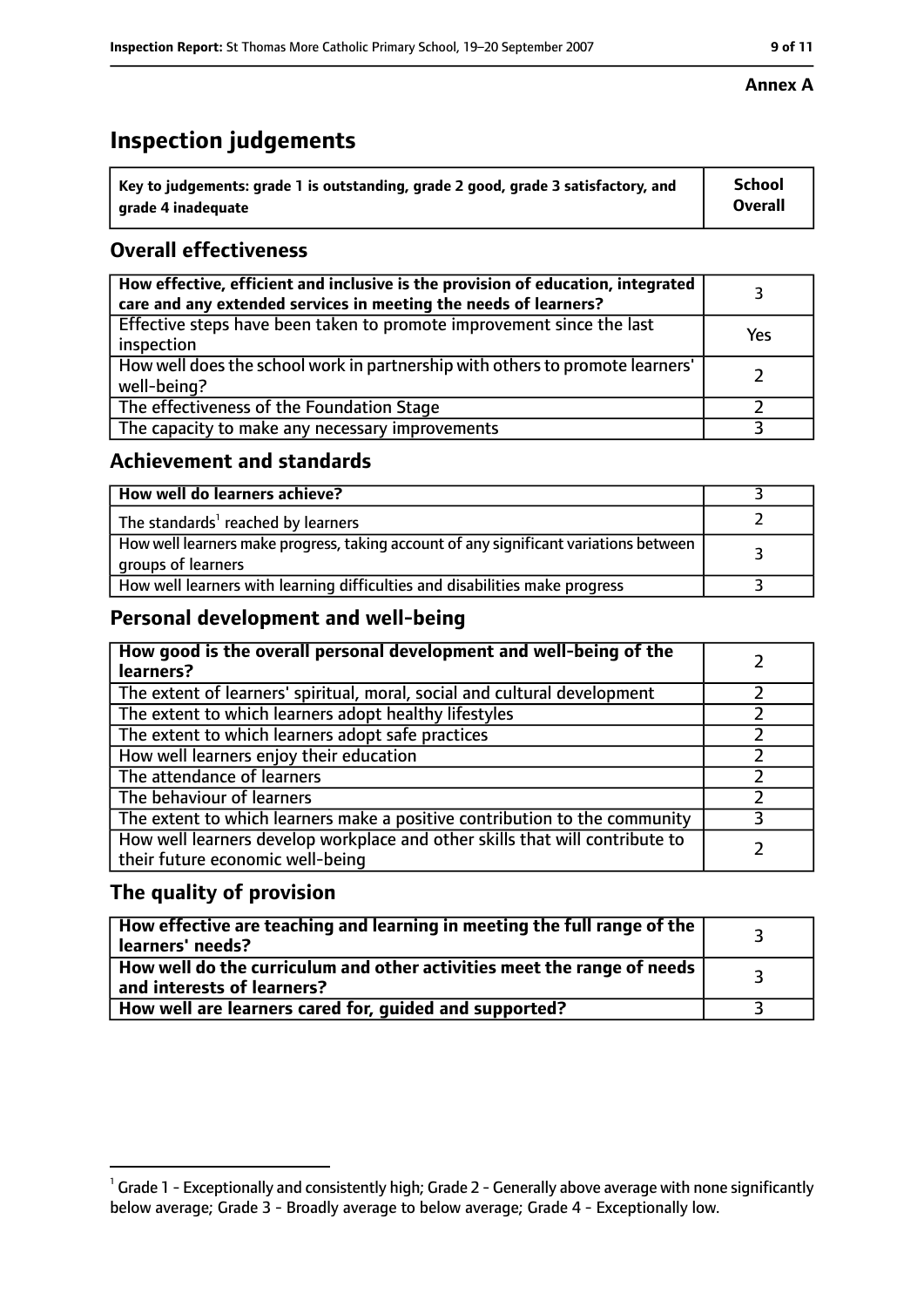#### **Annex A**

# **Leadership and management**

| How effective are leadership and management in raising achievement<br>and supporting all learners?                                              | 3         |
|-------------------------------------------------------------------------------------------------------------------------------------------------|-----------|
| How effectively leaders and managers at all levels set clear direction leading<br>to improvement and promote high quality of care and education |           |
| How effectively leaders and managers use challenging targets to raise standards                                                                 | 3         |
| The effectiveness of the school's self-evaluation                                                                                               | 3         |
| How well equality of opportunity is promoted and discrimination tackled so<br>that all learners achieve as well as they can                     | 3         |
| How effectively and efficiently resources, including staff, are deployed to<br>achieve value for money                                          |           |
| The extent to which governors and other supervisory boards discharge their<br>responsibilities                                                  | 3         |
| Do procedures for safequarding learners meet current government<br>requirements?                                                                | Yes       |
| Does this school require special measures?                                                                                                      | <b>No</b> |
| Does this school require a notice to improve?                                                                                                   | No        |